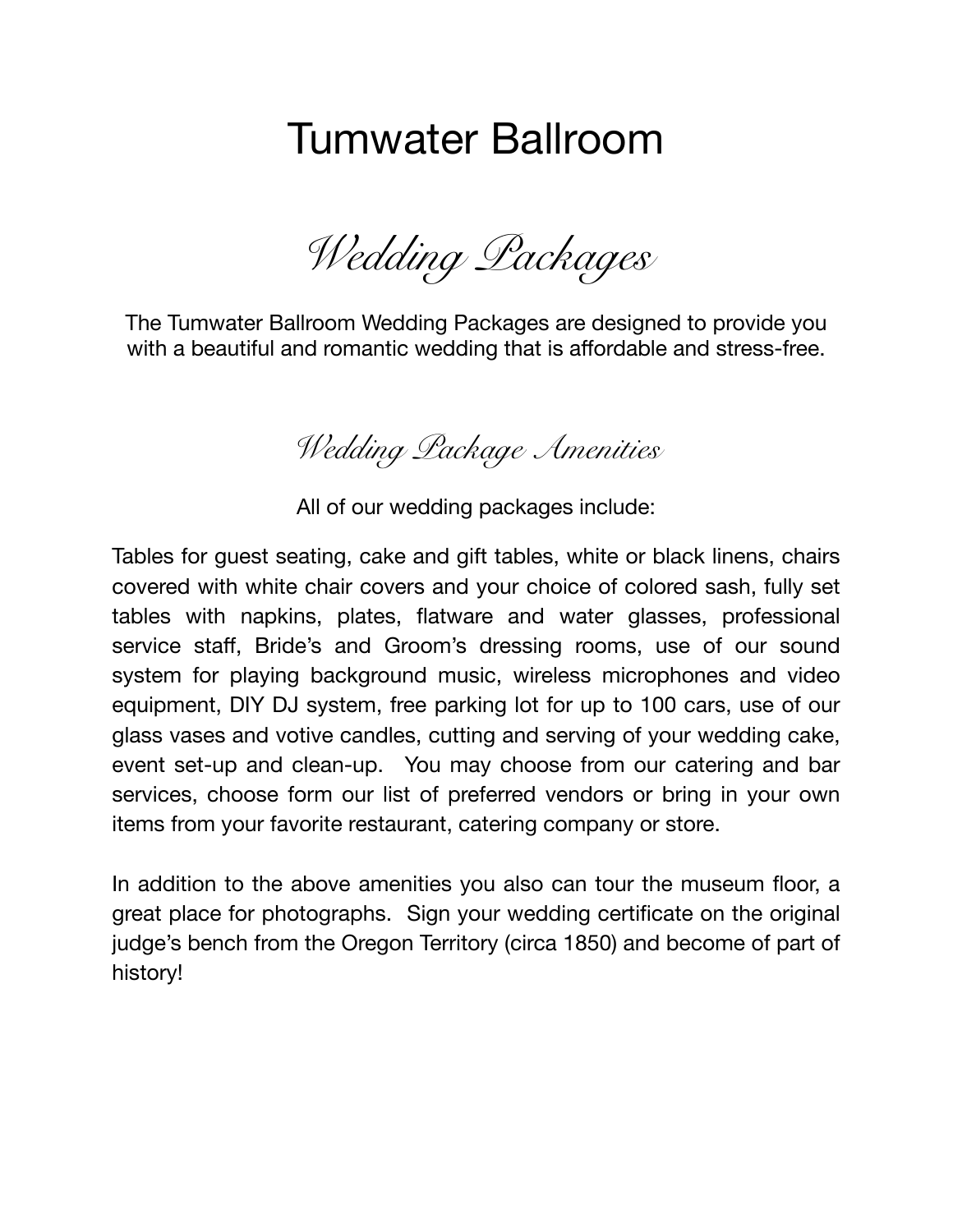## *Wedding Packages*

#### *The Romantic Wedding*

Start you day off with mimosas and light appetizers delivered to your dressing rooms. Take your time to set, decorate, style your hair and make-up. This 8-hour package includes the ceremony and reception with all of the amenities listed above.

\$6,500 for up to 100 guests \$7,000 for 100-160 guests

### *The ElegantWedding*

Your day starts with extra time to prepare for your wedding. Relax while we bring you and your team mimosas and appetizers while you set and decorate. Gold charger plates and colored table runners are added to your table settings. This 10 hour package includes the ceremony and reception with all of the amenities listed above.

> \$7,000 for up to 100 guests \$8,000 for 100-160 guests

#### *The Elegant Weekend Wedding*

Take two days to create your perfect wedding! This package includes all of the Elegant Wedding amenities plus a relaxing day to prepare. Your first day starts with mimosas, coffee and pastries available as you and your team arrive. Spend the day setting, decorating and creating the wedding of your dreams. Arrive fresh the next day and take extra time for hair and make-up. We will take care of the gentleman as as well with appetizers and beverages available for your team as you prepare for your perfect day.

\$12,000 for up to 160 guests